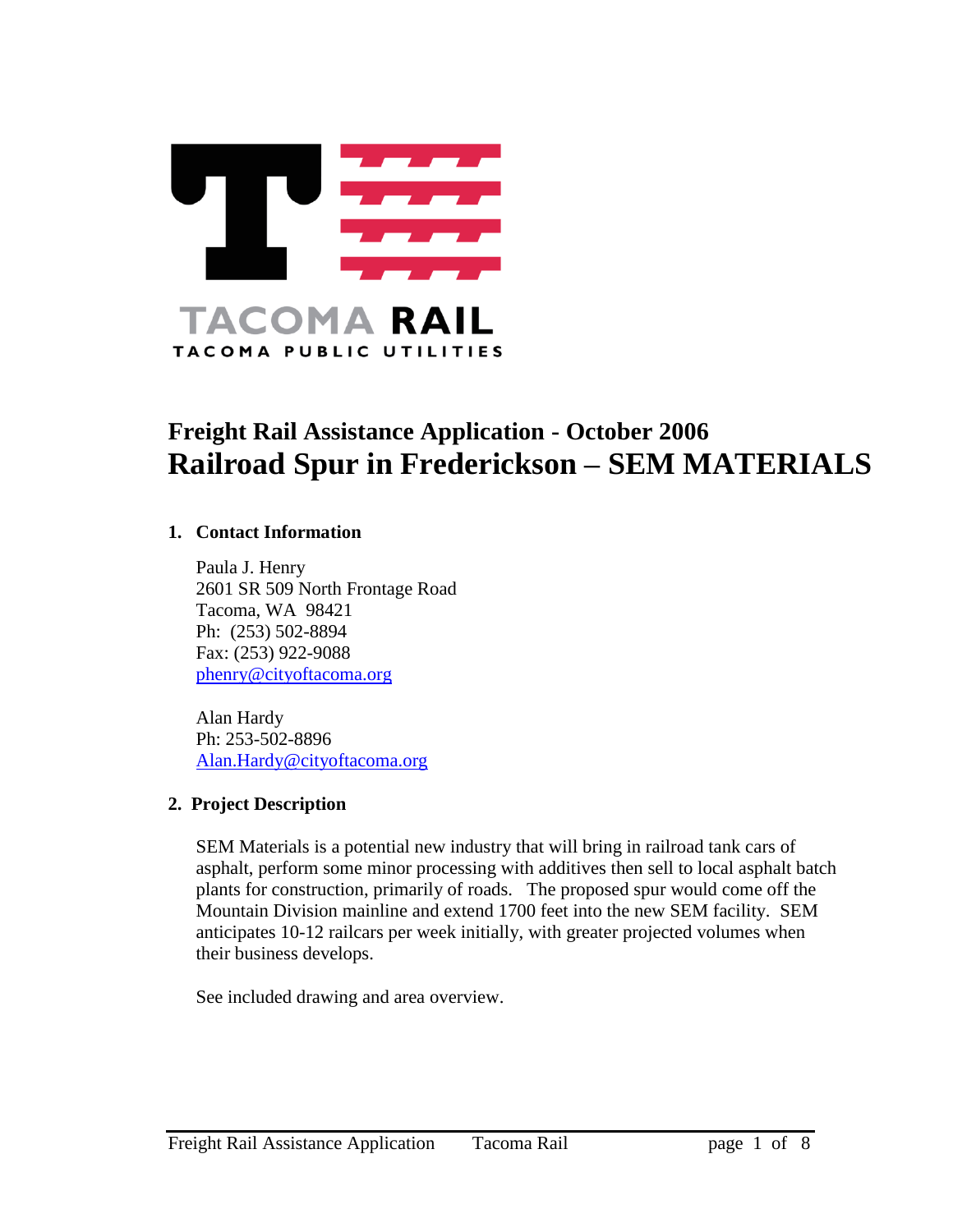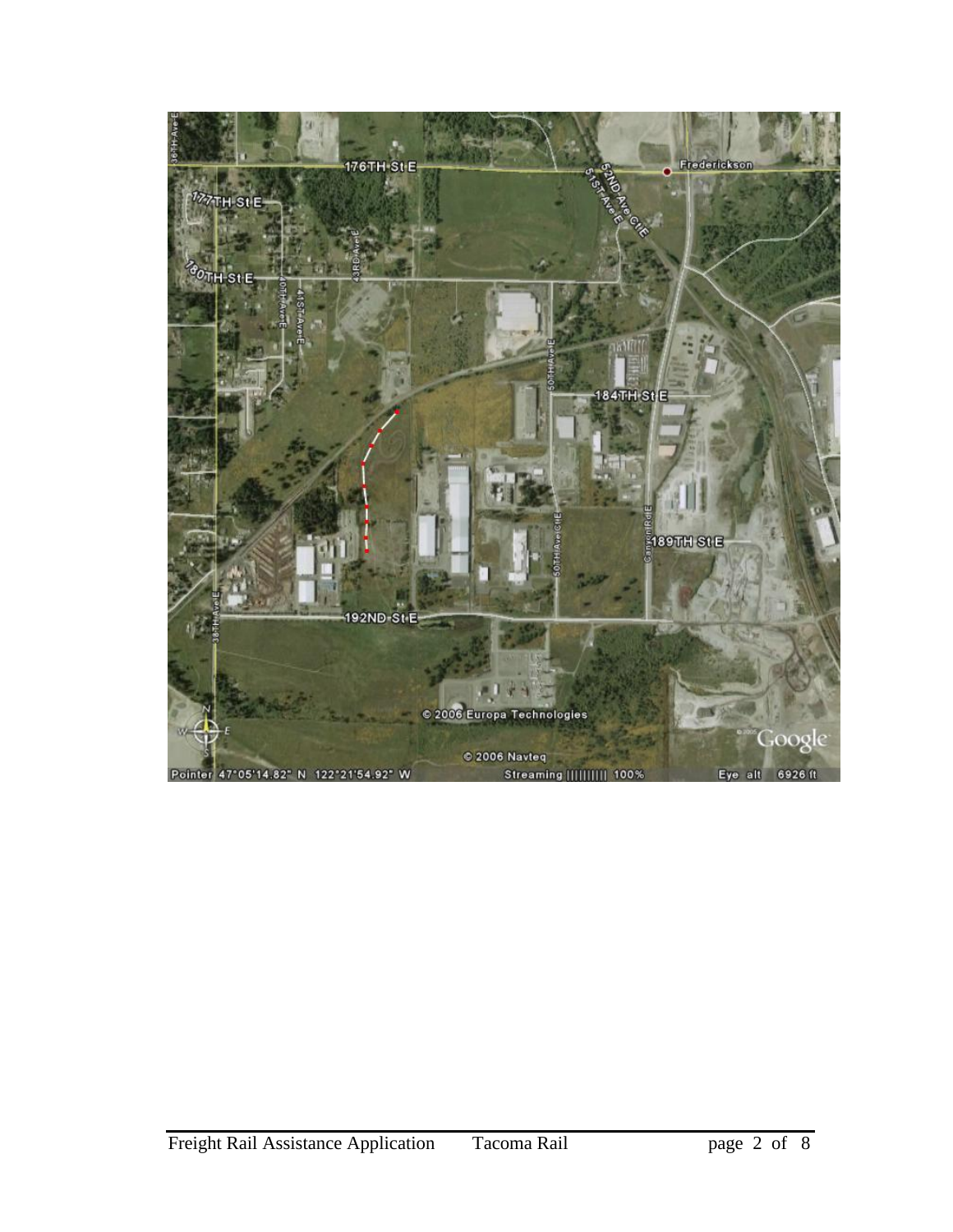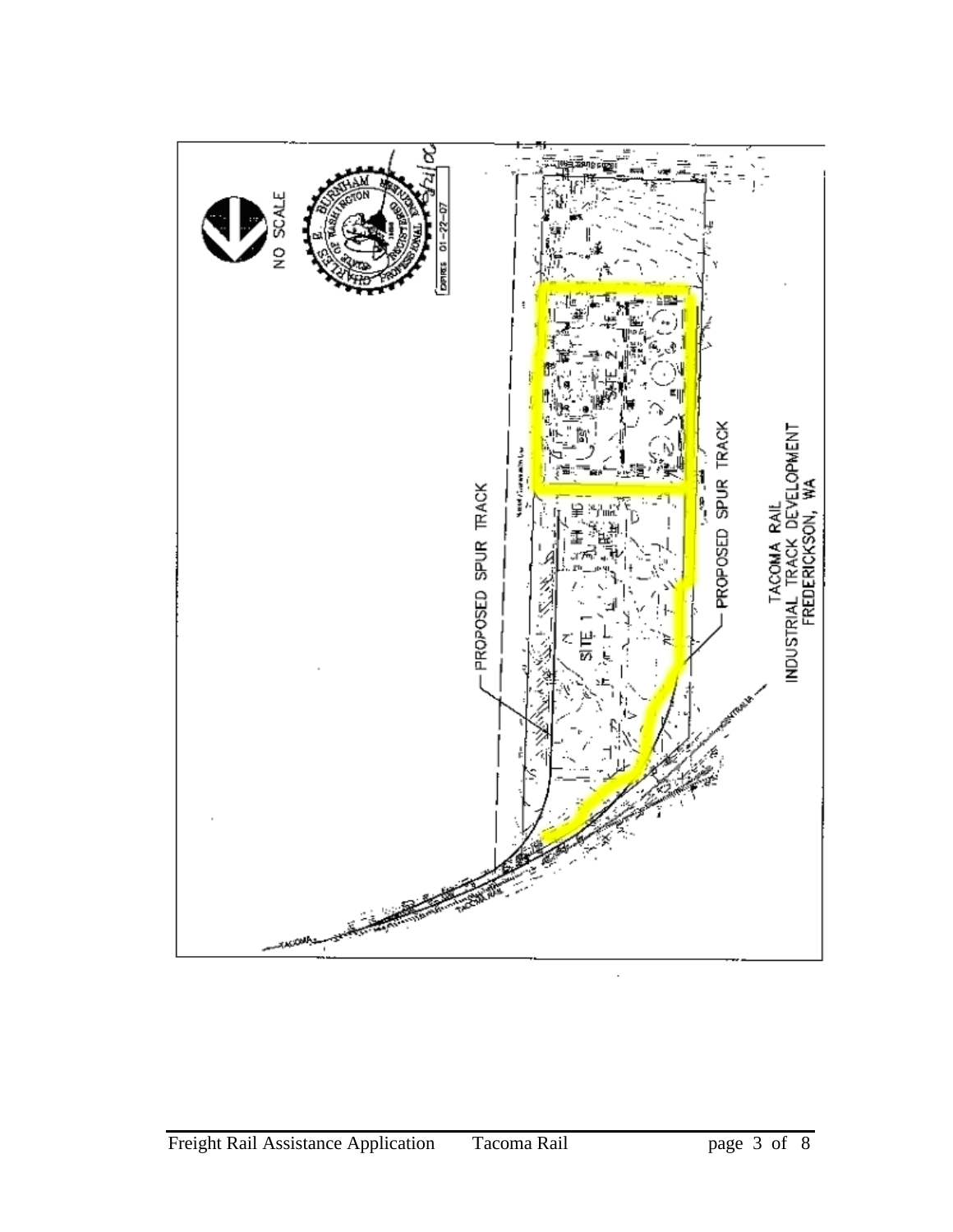# **3. Project Schedule**

Please provide actual or target completion date for each milestone:

| <b>Project Milestone</b>                                      | <b>Month/Year</b> |
|---------------------------------------------------------------|-------------------|
| Complete project definition                                   | January 2007      |
| Begin preliminary engineering                                 | March 2007        |
| Complete environmental documentation                          | <b>NA</b>         |
| Complete right of way certification (may include acquisition) | <b>NA</b>         |
| Start construction                                            | November          |
|                                                               | 2007              |
| Construction compete and project functionally operational     | January 2008      |

# **4. Project Cost**

See next page insert.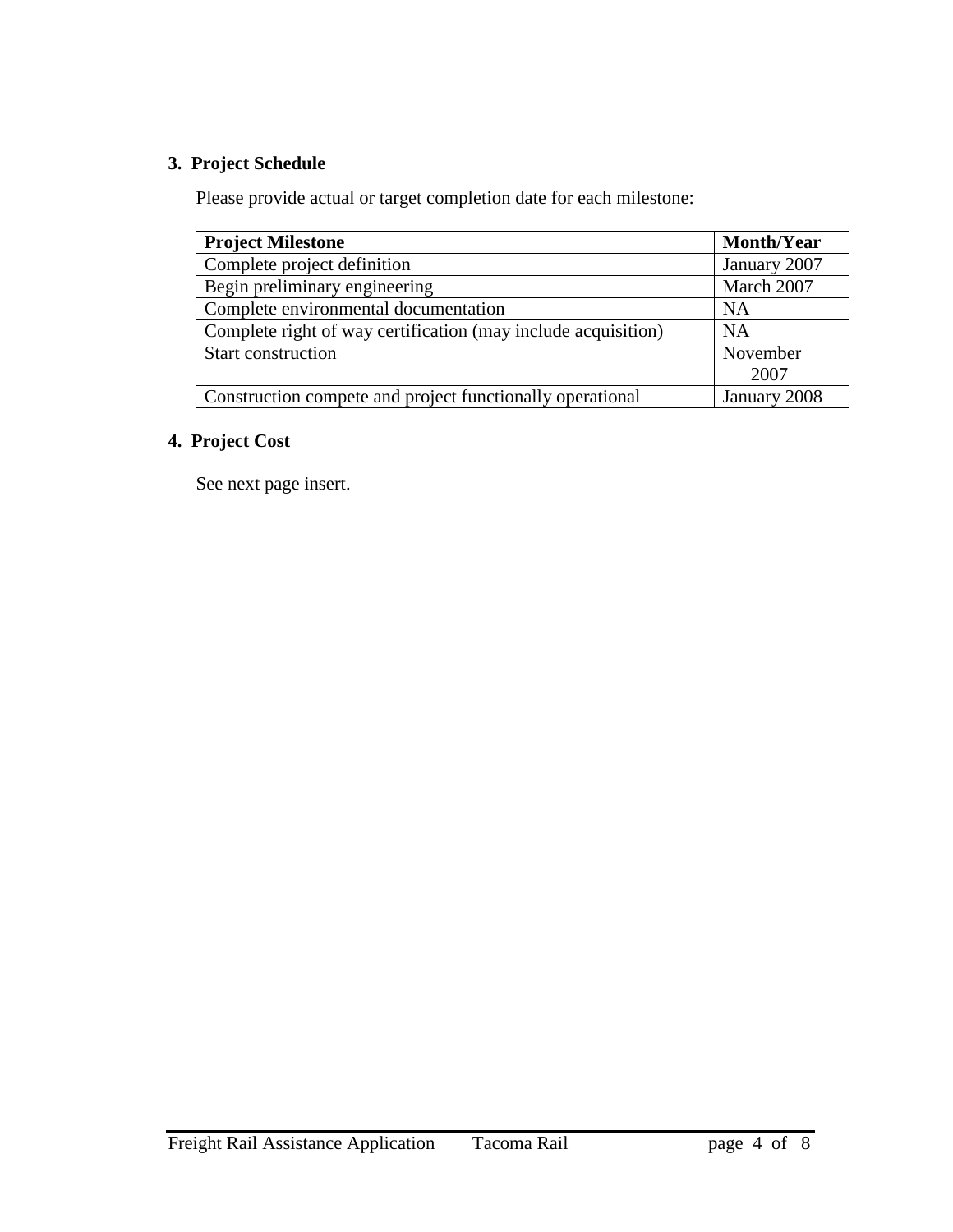| This preliminary estimate is based on information available to me at the date indicated and does not<br>@cost<br>TOTAL<br>EXPIRES: 05/06/08<br>Frederickson Spur - SEM<br>မာ<br>မာ<br>မာ<br>each<br>lin feet<br>feet<br>E<br>37830<br>GESTÉ<br><b>IONA</b><br>š<br>Jnit<br>Engineer's Cost Estimate for<br>1900<br>2<br>2200<br>Quantity<br>date:<br>reflect actual bids by prospective vendors<br>site preperation<br>turnouts<br>project management/contingency @ 15%<br>sales tax @ 8.8%<br>Description<br><b>RAIL</b> |   |                         | extension | 47,500<br>95,000<br>334,400<br>71,535<br>41,967<br>H<br>25 | ↮<br>47,500 | ↮<br>152 | s | $\boldsymbol{\varphi}$ | 590,402<br>S |  |  |  |  |
|---------------------------------------------------------------------------------------------------------------------------------------------------------------------------------------------------------------------------------------------------------------------------------------------------------------------------------------------------------------------------------------------------------------------------------------------------------------------------------------------------------------------------|---|-------------------------|-----------|------------------------------------------------------------|-------------|----------|---|------------------------|--------------|--|--|--|--|
|                                                                                                                                                                                                                                                                                                                                                                                                                                                                                                                           |   |                         |           |                                                            |             |          |   |                        |              |  |  |  |  |
|                                                                                                                                                                                                                                                                                                                                                                                                                                                                                                                           |   |                         |           |                                                            |             |          |   |                        |              |  |  |  |  |
|                                                                                                                                                                                                                                                                                                                                                                                                                                                                                                                           |   |                         |           |                                                            |             |          |   |                        |              |  |  |  |  |
|                                                                                                                                                                                                                                                                                                                                                                                                                                                                                                                           | Ľ | TACOMA<br>TACOMA PUBLIC |           |                                                            |             |          |   |                        |              |  |  |  |  |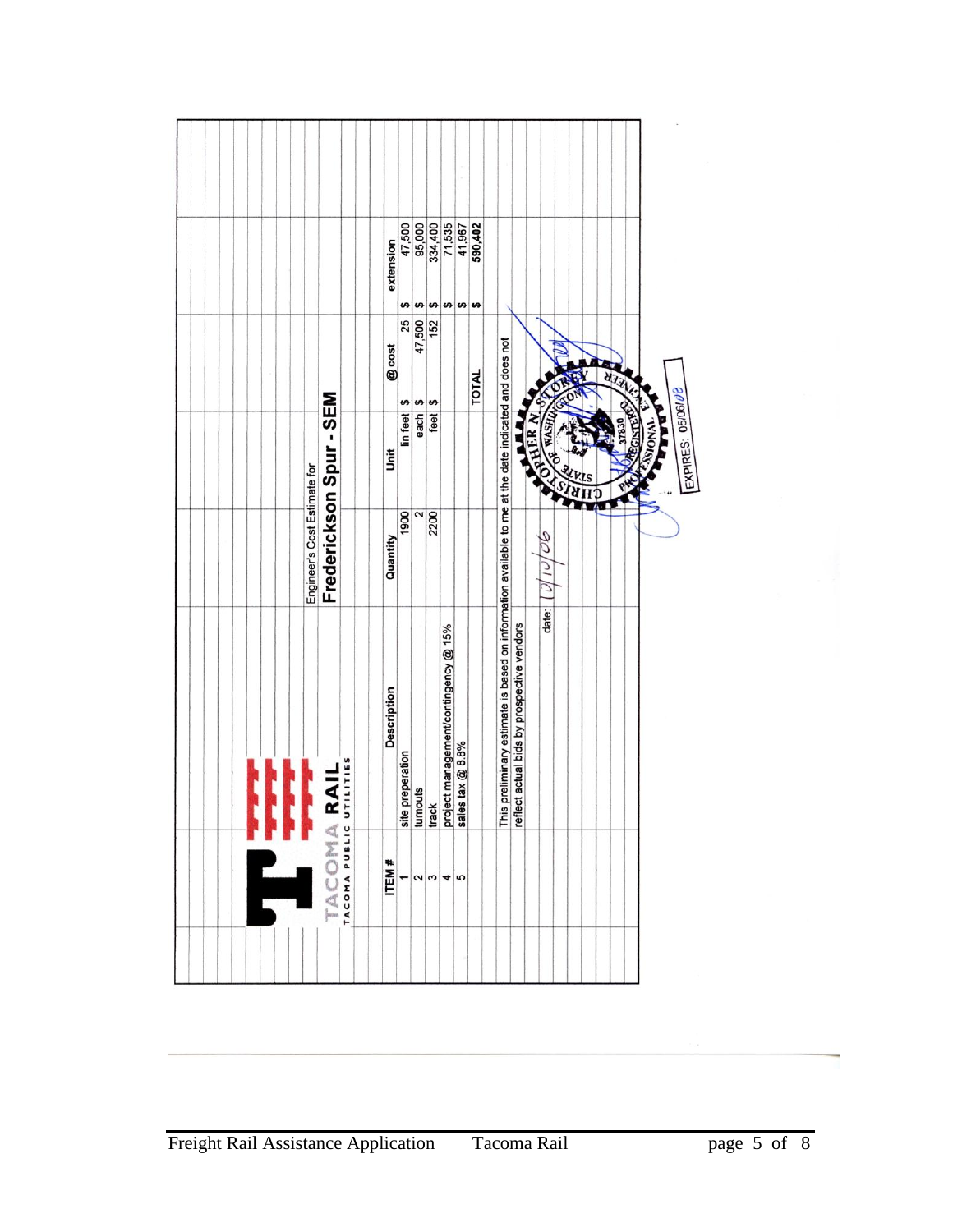#### **5. Proposed Funding**

Indicate funds for the project that are coming from various sources, and indicate if the funds are cash payments or benefits in kind.

| <b>Funding Source</b>         | <b>Public or Private</b> | <b>Cash or In-Kind</b> | <b>Amount</b> |
|-------------------------------|--------------------------|------------------------|---------------|
| <b>Local – Port of Tacoma</b> |                          |                        |               |
| <b>Local</b> - Other          |                          |                        |               |
| Railroad                      |                          |                        |               |
| <b>WSDOT</b>                  | <b>Public</b>            | Cash                   | \$300,000     |
| <b>Federal Funds</b>          |                          |                        |               |
| <b>SEM Materials</b>          | <b>Private</b>           | Cash                   | 290,402       |
| <b>Total</b>                  |                          |                        | \$590,402     |

#### **6. Reduced Road Impacts**

None. Absent the ability to bring product in by rail, the company will locate elsewhere, probably Oregon.

#### **7. List of Shippers**

SemGroup, L.P. Two Warren Place 6120 South Yale Avenue Suite 700 Tulsa, OK 74136-4216

#### **8. Safety and/or Urgent Need**

None.

# **9. Reducing System-wide Rail Delays**

NA

# **10. Preservation of Rail Line**

Provides additional revenue for the Mountain Division.

#### **11. Environmental Impacts**

Transport of raw asphalt product by rail is safer than by truck.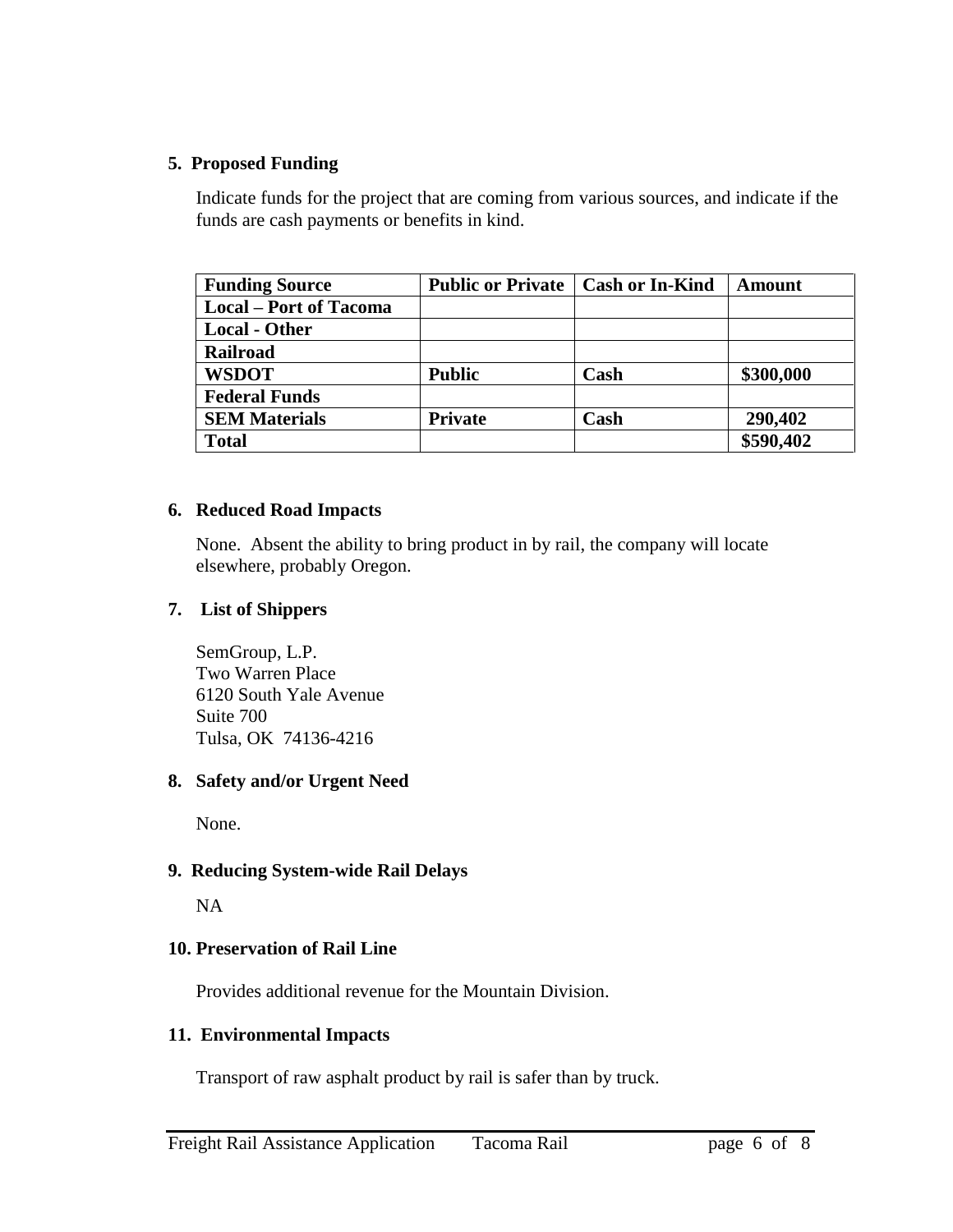# **12. Geographical Balance and Support for Regional Economies**

Brings additional supply of needed asphalt to tri-county area and brings in 8-14 new jobs.

#### **13. Project Business Plan**

#### **Management Team**

**Paula J. Henry** is the railroad's Superintendent / Chief Operating Officer and has worked at Tacoma Rail since 1998 – as Superintendent since December 2005 and previously as Assistant Superintendent. Prior to working at Tacoma Rail, Ms. Henry held a number of administrative, planning and project management positions within City of Tacoma government since 1985. Ms. Henry is a graduate of Western Washington University in Bellingham, Washington with a bachelor's degree in regional urban planning. She currently holds an executive seat for the Board of Directors of the American Shortline Railroad Association. Ms. Henry is a member of the National Association for Railroad Female Executives, the National Association for Female Executives, Bates Technical College Foundation Board of Directors, and the World Trade Center. She has been a certified and licensed locomotive engineer.

**Dan Burns** is Assistant Superintendent and heads the Network Operations for all three Tacoma Rail divisions. He joined Tacoma Rail in early 2006 following 30 years of varied experience on the Milwaukee and the Burlington Northern Santa Fe class I mainline railroads. His railroad assignments have spanned the western United States in such varied positions as Region Service Performance Manager, Director of Administration, Manager Dispatcher Performance and various operating department positions. Most recently he spent 5 years as the Terminal Manager in Tacoma for the BNSF. He has been a certified and licensed as a locomotive engineer.

**Alan Hardy** is the railroad's Roadmaster and Mechanical Department Manager (Section Manager, Mechanical and Construction) and has worked for Tacoma Rail since August of 2004. Before coming to Tacoma Rail, Mr. Hardy worked 9 years for the nation's largest and the world's 2nd largest railroad track equipment manufacturer and contract services company as supervisor and manager assigned to the Union Pacific and Burlington Northern Santa Fe railroads in large scale construction and maintenance contracts. Before that he worked for a very successful short line railroad owned by and serving a Fortune 500 paper company in Northwest Florida. He held the positions of Signal Maintainer, Assistant Roadmaster and Roadmaster during his 21 year career there. Mr. Hardy graduated from Wallace Community College in Dothan, Alabama with a two year technical degree in electronics. Mr. Hardy has completed a variety of railroad related courses and seminars and has been a member of the American Railway Engineering and Maintenance-of-Way Association since 1982.

#### **Business Approach**